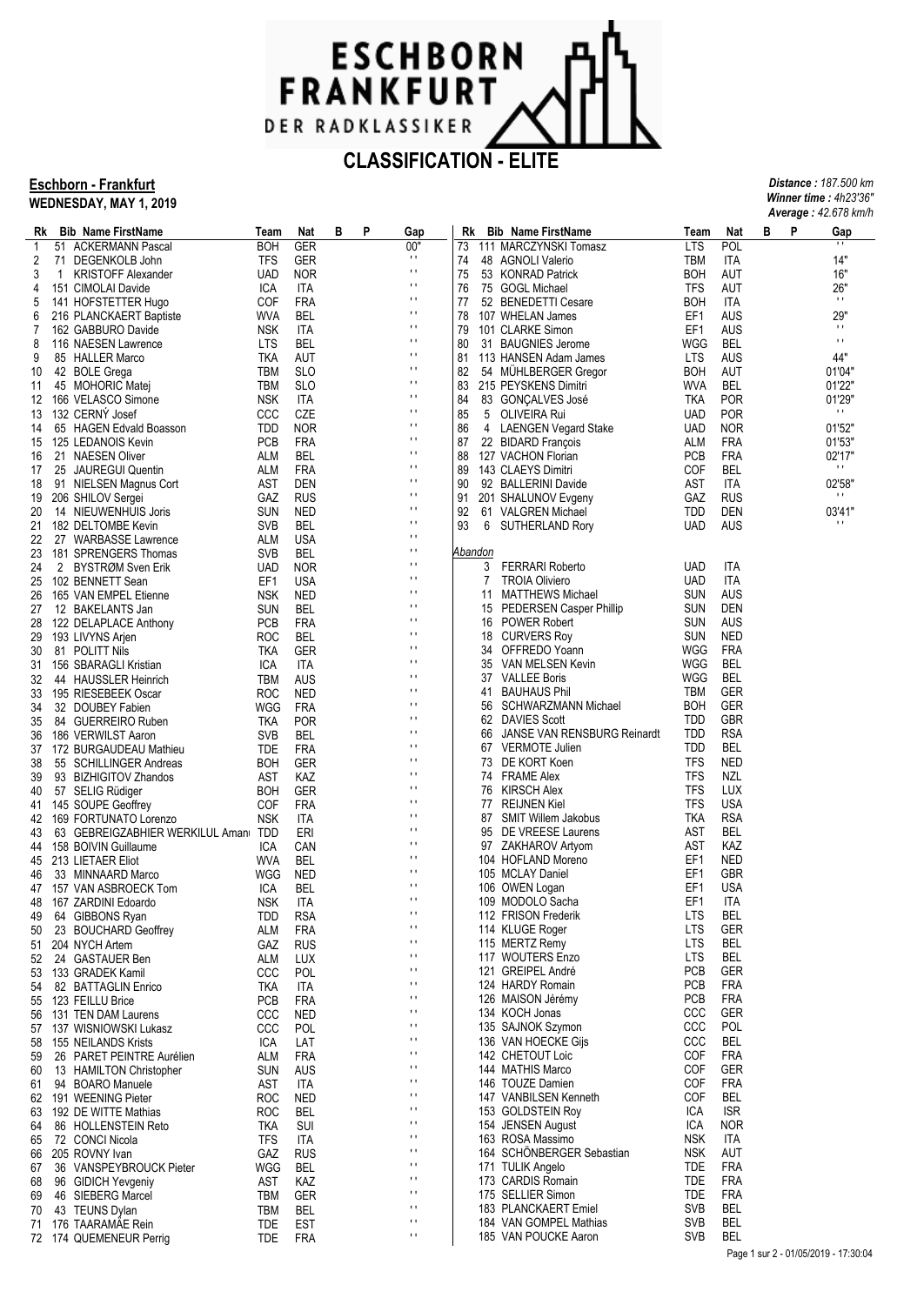

## **Eschborn - Frankfurt WEDNESDAY, MAY 1, 2019**

| <b>Distance: 187.500 km</b> |  |
|-----------------------------|--|
| Winner time: 4h23'36"       |  |
| <b>Average: 42.678 km/h</b> |  |
|                             |  |

| Rk      | <b>Bib Name FirstName</b> | Team       | Nat        | в | P | Gap            | Rk | <b>Bib Name FirstName</b> | Team | Nat | В | Р | Gap |
|---------|---------------------------|------------|------------|---|---|----------------|----|---------------------------|------|-----|---|---|-----|
|         |                           |            |            |   |   |                |    |                           |      |     |   |   |     |
| Abandon |                           |            |            |   |   |                |    |                           |      |     |   |   |     |
| 187     | <b>WILLEMS Thimo</b>      | <b>SVB</b> | <b>BEL</b> |   |   |                |    |                           |      |     |   |   |     |
|         | 194 REINDERS Elmar        | <b>ROC</b> | <b>NED</b> |   |   |                |    |                           |      |     |   |   |     |
|         | 196 TIMMERMANS Justin     | <b>ROC</b> | <b>NED</b> |   |   |                |    |                           |      |     |   |   |     |
|         | 197 VAN GINNEKEN Sjoerd   | <b>ROC</b> | <b>NED</b> |   |   |                |    |                           |      |     |   |   |     |
|         | 202 KOBERNYAK Evgeny      | <b>GAZ</b> | <b>RUS</b> |   |   |                |    |                           |      |     |   |   |     |
|         | 203 KURIYANOV Stepan      | GAZ        | <b>RUS</b> |   |   |                |    |                           |      |     |   |   |     |
|         | 207 VOROBYEV Anton        | <b>GAZ</b> | <b>RUS</b> |   |   |                |    |                           |      |     |   |   |     |
|         | 211 JULES Justin          | WVA        | <b>FRA</b> |   |   |                |    |                           |      |     |   |   |     |
|         | 212 ISTA Kevyn            | WVA        | <b>BEL</b> |   |   |                |    |                           |      |     |   |   |     |
|         | 214 MOLLY Kenny           | WVA        | BEL        |   |   |                |    |                           |      |     |   |   |     |
|         | 217 PAASSCHENS Mathijs    | WVA        | <b>NED</b> |   |   |                |    |                           |      |     |   |   |     |
|         |                           |            |            |   |   | 60 coureur(s). |    |                           |      |     |   |   |     |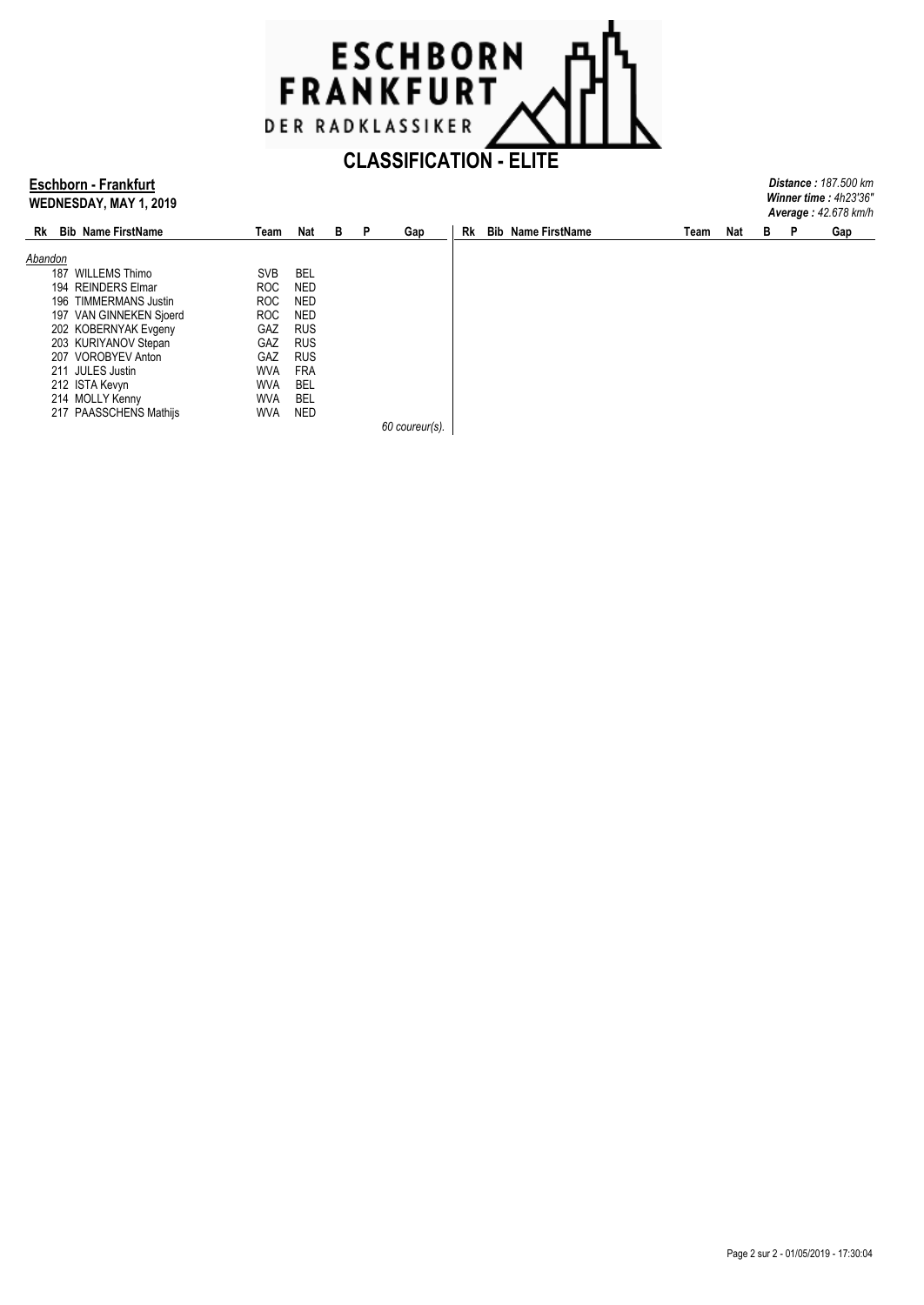

### **Eschborn - Frankfurt WEDNESDAY, MAY 1, 2019**

|    |                      | <b>Stage classification</b> |            |            |                | <b>General classification</b> |            |                                                  |                          |                          |                     |  |  |
|----|----------------------|-----------------------------|------------|------------|----------------|-------------------------------|------------|--------------------------------------------------|--------------------------|--------------------------|---------------------|--|--|
| Rk | Bib                  | <b>Name FirstName</b>       | Nat        | Team       | Point          | Rk                            | <b>Bib</b> | <b>Name FirstName</b>                            | Nat                      | Team                     | Point               |  |  |
|    | Feldberg - km 48     |                             |            |            |                | $\mathbf{1}$                  | 215        | PEYSKENS Dimitri                                 | <b>BEL</b>               | <b>WVA</b>               | 18                  |  |  |
| 1  | 215                  | PEYSKENS Dimitri            | BEL        | <b>WVA</b> | 3              | $\overline{c}$                | 92         | <b>BALLERINI Davide</b>                          | <b>ITA</b>               | <b>AST</b>               | 5                   |  |  |
| 2  | 97                   | ZAKHAROV Artyom             | <b>KAZ</b> | AST        | 2              | 3                             | 201        | SHALUNOV Evgeny                                  | <b>RUS</b>               | GAZ                      | 4                   |  |  |
| 3  | 164                  | SCHÖNBERGER Sebastian       | <b>AUT</b> | <b>NSK</b> | 1              | $\overline{4}$<br>5           | 45<br>156  | <b>MOHORIC Matej</b><br><b>SBARAGLI Kristian</b> | <b>SLO</b><br><b>ITA</b> | <b>TBM</b><br><b>ICA</b> | 3<br>$\overline{2}$ |  |  |
|    |                      | Ruppertshain - km 59.5      |            |            |                | 6                             | 111        | MARCZYNSKI Tomasz                                | <b>POL</b>               | <b>LTS</b>               | $\mathbf{1}$        |  |  |
| 1  | 215                  | <b>PEYSKENS Dimitri</b>     | <b>BEL</b> | <b>WVA</b> | 3              |                               |            |                                                  |                          |                          |                     |  |  |
| 2  | 201                  | SHALUNOV Evgeny             | <b>RUS</b> | GAZ        | 2              |                               |            |                                                  |                          |                          |                     |  |  |
| 3  | 97                   | ZAKHAROV Artyom             |            | KAZ AST    | 1              |                               |            |                                                  |                          |                          |                     |  |  |
|    |                      | Mammolshain - km 81         |            |            |                |                               |            |                                                  |                          |                          |                     |  |  |
| -1 | 164                  | SCHÖNBERGER Sebastian       | AUT        | <b>NSK</b> | 3              |                               |            |                                                  |                          |                          |                     |  |  |
| 2  | 215                  | PEYSKENS Dimitri            | <b>BEL</b> | <b>WVA</b> | 2              |                               |            |                                                  |                          |                          |                     |  |  |
| 3  | 97                   | ZAKHAROV Artyom             | KAZ        | <b>AST</b> | $\mathbf{1}$   |                               |            |                                                  |                          |                          |                     |  |  |
|    |                      | Mammolshain P2 - km 96      |            |            |                |                               |            |                                                  |                          |                          |                     |  |  |
| 1  | 215                  | <b>PEYSKENS Dimitri</b>     | <b>BEL</b> | <b>WVA</b> | 3              |                               |            |                                                  |                          |                          |                     |  |  |
| 2  | 164                  | SCHÖNBERGER Sebastian       | <b>AUT</b> | <b>NSK</b> | 2              |                               |            |                                                  |                          |                          |                     |  |  |
| 3  | 97                   | ZAKHAROV Artyom             | KAZ        | AST        | 1              |                               |            |                                                  |                          |                          |                     |  |  |
|    | Billtalhöhe - km 101 |                             |            |            |                |                               |            |                                                  |                          |                          |                     |  |  |
| 1  | 97                   | ZAKHAROV Artyom             | KAZ        | AST        | 3              |                               |            |                                                  |                          |                          |                     |  |  |
| 2  | 215                  | <b>PEYSKENS Dimitri</b>     | <b>BEL</b> | <b>WVA</b> | 2              |                               |            |                                                  |                          |                          |                     |  |  |
| 3  | 164                  | SCHÖNBERGER Sebastian       | <b>AUT</b> | <b>NSK</b> | 1              |                               |            |                                                  |                          |                          |                     |  |  |
|    |                      | Ruppertshain P2 - km 108    |            |            |                |                               |            |                                                  |                          |                          |                     |  |  |
| 1  | 215                  | PEYSKENS Dimitri            | <b>BEL</b> | <b>WVA</b> | 3              |                               |            |                                                  |                          |                          |                     |  |  |
| 2  | 201                  | SHALUNOV Evgeny             | <b>RUS</b> | GAZ        | $\overline{c}$ |                               |            |                                                  |                          |                          |                     |  |  |
| 3  | 111                  | <b>MARCZYNSKI Tomasz</b>    | POL        | <b>LTS</b> | 1              |                               |            |                                                  |                          |                          |                     |  |  |
|    |                      | Mammolshain P3 - km 130     |            |            |                |                               |            |                                                  |                          |                          |                     |  |  |
| 1  | 92                   | <b>BALLERINI Davide</b>     | ITA        | AST        | 3              |                               |            |                                                  |                          |                          |                     |  |  |
| 2  | 215                  | <b>PEYSKENS Dimitri</b>     | <b>BEL</b> | <b>WVA</b> | 2              |                               |            |                                                  |                          |                          |                     |  |  |
| 3  | 156                  | <b>SBARAGLI Kristian</b>    | <b>ITA</b> | <b>ICA</b> | 1              |                               |            |                                                  |                          |                          |                     |  |  |
|    |                      | Mammolshain P4 - km 146     |            |            |                |                               |            |                                                  |                          |                          |                     |  |  |
| 1  | 45                   | <b>MOHORIC Matej</b>        | <b>SLO</b> | <b>TBM</b> | 3              |                               |            |                                                  |                          |                          |                     |  |  |
| 2  | 92                   | <b>BALLERINI Davide</b>     | <b>ITA</b> | <b>AST</b> | 2              |                               |            |                                                  |                          |                          |                     |  |  |
| 3  | 156                  | <b>SBARAGLI Kristian</b>    | <b>ITA</b> | <b>ICA</b> | $\mathbf{1}$   |                               |            |                                                  |                          |                          |                     |  |  |
|    |                      |                             |            |            |                |                               |            |                                                  |                          |                          |                     |  |  |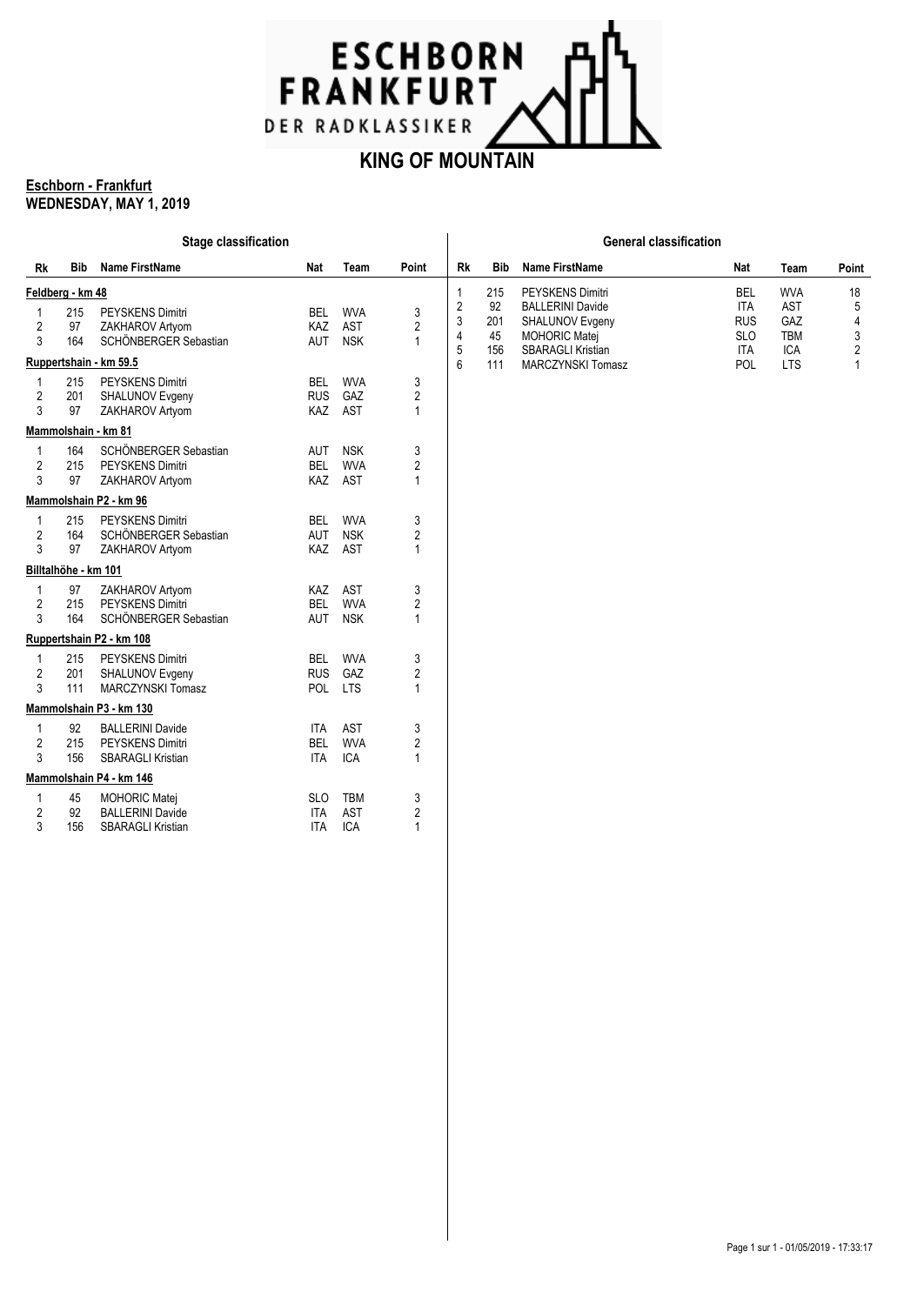

|             | <b>Stage classification</b> |            |            |             |    | <b>General classification</b> |  |                 |
|-------------|-----------------------------|------------|------------|-------------|----|-------------------------------|--|-----------------|
| PI          | <b>Bib</b> Name First name  |            | Nat Team   | Points      | PI | <b>Bib</b> Name First name    |  | Nat Team Points |
|             | OBERURSEL - km 32           |            |            |             |    |                               |  |                 |
| $\mathbf 1$ | 97 ZAKHAROV Artyom          |            | KAZ AST    | $\mathbf 1$ |    |                               |  |                 |
|             | ESCHBORN - km 158.5         |            |            |             |    |                               |  |                 |
| $\mathbf 1$ | 215 PEYSKENS Dimitri        |            | BEL WVA    | 1           |    |                               |  |                 |
|             | <b>FRANKFURT - km 171</b>   |            |            |             |    |                               |  |                 |
| $\mathbf 1$ | 92 BALLERINI Davide         | <b>ITA</b> | <b>AST</b> | 1           |    |                               |  |                 |
|             |                             |            |            |             |    |                               |  |                 |
|             |                             |            |            |             |    |                               |  |                 |
|             |                             |            |            |             |    |                               |  |                 |
|             |                             |            |            |             |    |                               |  |                 |
|             |                             |            |            |             |    |                               |  |                 |
|             |                             |            |            |             |    |                               |  |                 |
|             |                             |            |            |             |    |                               |  |                 |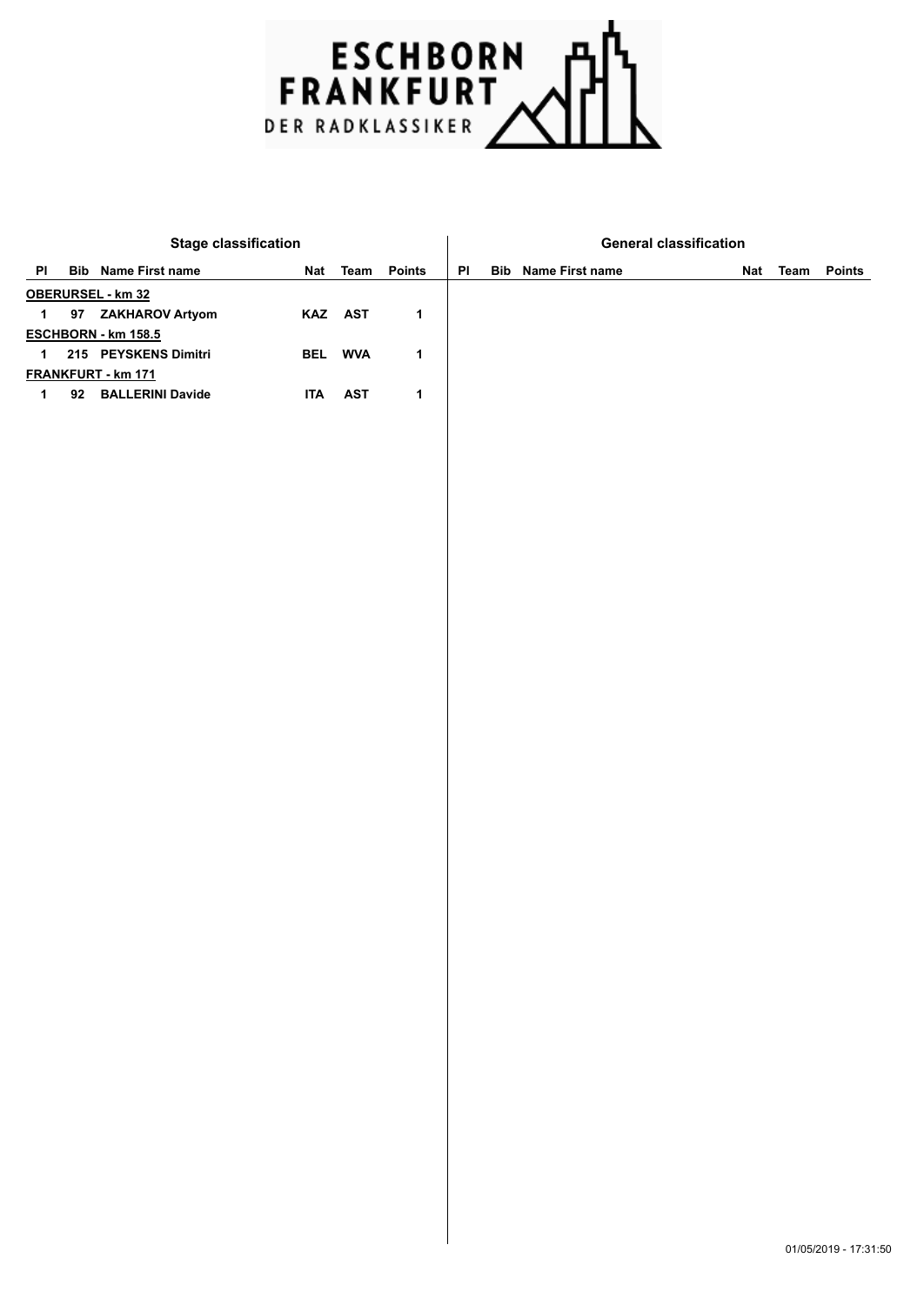## **CLASSEMENT DE L'ETAPE / STAGE CLASSIFICATION**

**ESCHBORN** 

FRANKFURT

DER RADKLASSIKER

**Eschborn - Frankfurt**

**WEDNESDAY, MAY 1, 2019**

**Epreuve / Race : ESCHBORN - FRANKFURT - DER RADKLASSIKER Organisateur / Organiser : Gesellschaft zur Förderung des Radsports**

| <b>Place</b> | <b>Dos</b>              | <b>ID UCI</b>  | Nom Prénom                             | <b>Nat</b><br>Eq. | <b>Temps</b> | <b>Ecart</b>        | Bonif Pen |  |
|--------------|-------------------------|----------------|----------------------------------------|-------------------|--------------|---------------------|-----------|--|
| Rank         | <b>Bib</b>              | UCI ID         | <b>Last Name First Name</b>            | Team Nat          | <b>Time</b>  | Gap                 |           |  |
| 1            | 51                      | 100 077 380 55 | <b>ACKERMANN Pascal</b>                | <b>BOH GER</b>    | 4h23'36"     | 00"                 |           |  |
| 2            | 71                      | 100 053 793 39 | <b>DEGENKOLB John</b>                  | <b>TFS GER</b>    | 4h23'36"     | $\cdot$ ,           |           |  |
| 3            | 1                       | 100 032 691 83 | <b>KRISTOFF Alexander</b>              | <b>UAD NOR</b>    | 4h23'36"     | $\blacksquare$      |           |  |
| 4            | 151                     | 100 284 170 41 | <b>CIMOLAI Davide</b>                  | ICA ITA           | 4h23'36"     | $\blacksquare$      |           |  |
| 5            | 141                     | 100 098 505 34 | <b>HOFSTETTER Hugo</b>                 | <b>COF FRA</b>    | 4h23'36"     | $\blacksquare$      |           |  |
| 6            | 216                     | 100 044 437 92 | <b>PLANCKAERT Baptiste</b>             | <b>WVA BEL</b>    | 4h23'36"     | $\blacksquare$      |           |  |
| 7            | 162                     | 100 077 425 03 | <b>GABBURO Davide</b>                  | NSK ITA           | 4h23'36"     | $\bullet$ $\bullet$ |           |  |
| 8            | 116                     | 100 098 074 88 | <b>NAESEN Lawrence</b>                 | LTS BEL           | 4h23'36"     | $\mathbf{r}$        |           |  |
| 9            | 85                      | 100 064 941 32 | <b>HALLER Marco</b>                    | <b>TKA AUT</b>    | 4h23'36"     | $\mathbf{r}$        |           |  |
| 10           | 42                      | 100 028 331 88 | <b>BOLE Grega</b>                      | <b>TBM SLO</b>    | 4h23'36"     | $\mathbf{r}$        |           |  |
| 11           | 45                      | 100 086 863 32 | <b>MOHORIC Matej</b>                   | <b>TBM SLO</b>    | 4h23'36"     | $\mathbf{r}$        |           |  |
| 12           | 166                     | 100 080 188 50 | <b>VELASCO Simone</b>                  | NSK ITA           | 4h23'36"     | $\blacksquare$      |           |  |
| 13           | 132                     | 100 075 232 41 | <b>CERNÝ Josef</b>                     | <b>CCC CZE</b>    | 4h23'36"     | $\mathbf{r}$        |           |  |
| 14           | 65                      | 100 198 213 26 | <b>HAGEN Edvald Boasson</b>            | TDD NOR           | 4h23'36"     | $\mathbf{r}$        |           |  |
| 15           | 125                     | 100 075 858 85 | <b>LEDANOIS Kevin</b>                  | PCB FRA           | 4h23'36"     | $\mathbf{r}$        |           |  |
| 16           | 21                      | 100 093 654 33 | <b>NAESEN Oliver</b>                   | <b>ALM BEL</b>    | 4h23'36"     | $\blacksquare$      |           |  |
| 17           | 25                      | 100 075 840 67 | <b>JAUREGUI Quentin</b>                | <b>ALM FRA</b>    | 4h23'36"     | $\blacksquare$      |           |  |
| 18           | 91                      | 100 073 817 81 | <b>NIELSEN Magnus Cort</b>             | <b>AST DEN</b>    | 4h23'36"     | $\blacksquare$      |           |  |
| 19           | 206                     | 100 064 126 90 | <b>SHILOV Sergei</b>                   | <b>GAZ RUS</b>    | 4h23'36"     | $\blacksquare$      |           |  |
| 20           | 14                      | 100 087 058 33 | <b>NIEUWENHUIS Joris</b>               | <b>SUN NED</b>    | 4h23'36"     | $\blacksquare$      |           |  |
| 21           | 182                     | 100 086 693 56 | <b>DELTOMBE Kevin</b>                  | SVB BEL           | 4h23'36"     | $\bullet$ $\bullet$ |           |  |
| 22           | 27                      | 100 060 032 70 | <b>WARBASSE Lawrence</b>               | <b>ALM USA</b>    | 4h23'36"     | $\bullet$ $\bullet$ |           |  |
| 23           | 181                     | 100 059 919 54 | <b>SPRENGERS Thomas</b>                | SVB BEL           | 4h23'36"     | $\mathbf{r}$        |           |  |
| 24           | $\overline{\mathbf{2}}$ | 100 068 755 63 | <b>BYSTRØM Sven Erik</b>               | <b>UAD NOR</b>    | 4h23'36"     | $\mathbf{r}$        |           |  |
| 25           | 102                     | 100 088 623 46 | <b>BENNETT Sean</b>                    | EF1 USA           | 4h23'36"     | $\mathbf{r}$        |           |  |
| 26           | 165                     | 100 086 535 92 | <b>VAN EMPEL Etienne</b>               | <b>NSK NED</b>    | 4h23'36"     | $\mathbf{r}$        |           |  |
| 27           | 12                      | 100 030 381 04 | <b>BAKELANTS Jan</b>                   | <b>SUN BEL</b>    | 4h23'36"     | $\mathbf{r}$        |           |  |
| 28           | 122                     | 100 058 746 45 | <b>DELAPLACE Anthony</b>               | PCB FRA           | 4h23'36"     | $\mathbf{r}$        |           |  |
| 29           | 193                     | 100 112 368 26 | <b>LIVYNS Arjen</b>                    | <b>ROC BEL</b>    | 4h23'36"     | $\mathbf{r}$        |           |  |
| 30           | 81                      | 100 087 226 07 | <b>POLITT Nils</b>                     | <b>TKA GER</b>    | 4h23'36"     | $\mathbf{r}$        |           |  |
| 31           | 156                     | 100 064 679 61 | <b>SBARAGLI Kristian</b>               | ICA ITA           | 4h23'36"     | $\blacksquare$      |           |  |
| 32           | 44                      | 100 027 114 35 | <b>HAUSSLER Heinrich</b>               | <b>TBM AUS</b>    | 4h23'36"     | $\blacksquare$      |           |  |
| 33           | 195                     | 100 072 917 54 | <b>RIESEBEEK Oscar</b>                 | <b>ROC NED</b>    | 4h23'36"     | $\bullet$ $\bullet$ |           |  |
| 34           | 32                      | 100 072 457 79 | <b>DOUBEY Fabien</b>                   | <b>WGG FRA</b>    | 4h23'36"     | $\blacksquare$      |           |  |
| 35           | 84                      | 100 086 746 12 | <b>GUERREIRO Ruben</b>                 | <b>TKA POR</b>    | 4h23'36"     | $\bullet$ $\bullet$ |           |  |
| 36           | 186                     | 100 143 120 29 | <b>VERWILST Aaron</b>                  | SVB BEL           | 4h23'36"     | $\bullet$ $\bullet$ |           |  |
| 37           | 172                     | 100 149 475 79 | <b>BURGAUDEAU Mathieu</b>              | <b>TDE FRA</b>    | 4h23'36"     | $\bullet$ $\bullet$ |           |  |
| 38           | 55                      | 100 024 495 35 | <b>SCHILLINGER Andreas</b>             | <b>BOH GER</b>    | 4h23'36"     | $\cdots$            |           |  |
| 39           | 93                      | 100 072 193 09 | <b>BIZHIGITOV Zhandos</b>              | <b>AST KAZ</b>    | 4h23'36"     | . .                 |           |  |
| 40           | 57                      | 100 060 042 80 | <b>SELIG Rüdiger</b>                   | <b>BOH GER</b>    | 4h23'36"     | $\blacksquare$      |           |  |
| 41           | 145                     | 100 069 170 90 | <b>SOUPE Geoffrey</b>                  | <b>COF FRA</b>    | 4h23'36"     | $\blacksquare$      |           |  |
| 42           | 169                     | 100 112 350 08 | <b>FORTUNATO Lorenzo</b>               | NSK ITA           | 4h23'36"     | $\cdot$             |           |  |
| 43           | 63                      | 100 095 838 83 | <b>GEBREIGZABHIER WERKILUL Amanuel</b> | <b>TDD ERI</b>    | 4h23'36"     | $\blacksquare$      |           |  |
| 44           | 158                     | 100 054 757 33 | <b>BOIVIN Guillaume</b>                | ICA CAN           | 4h23'36"     | .,                  |           |  |
| 45           | 213                     | 100 060 065 06 | <b>LIETAER Eliot</b>                   | <b>WVA BEL</b>    | 4h23'36"     | $\cdot$             |           |  |
| 46           | 33                      | 100 058 912 17 | <b>MINNAARD Marco</b>                  | <b>WGG NED</b>    | 4h23'36"     | $\cdot$             |           |  |
| 47           | 157                     | 100 079 141 70 | <b>VAN ASBROECK Tom</b>                | ICA BEL           | 4h23'36"     | $\cdot$             |           |  |
| 48           | 167                     | 100 056 581 14 | <b>ZARDINI Edoardo</b>                 | NSK ITA           | 4h23'36"     | $\cdot$             |           |  |
| 49           | 64                      | 100 086 738 04 | <b>GIBBONS Ryan</b>                    | <b>TDD RSA</b>    | 4h23'36"     | $\blacksquare$      |           |  |
| 50           | 23                      | 100 119 427 04 | <b>BOUCHARD Geoffrey</b>               | <b>ALM FRA</b>    | 4h23'36"     | $\blacksquare$      |           |  |
| 51           | 204                     | 100 086 878 47 | <b>NYCH Artem</b>                      | <b>GAZ RUS</b>    | 4h23'36"     | $\blacksquare$      |           |  |
| 52           | 24                      | 100 032 720 15 | <b>GASTAUER Ben</b>                    | <b>ALM LUX</b>    | 4h23'36"     | $\blacksquare$      |           |  |
| 53           | 133                     | 100 057 502 62 | <b>GRADEK Kamil</b>                    | <b>CCC POL</b>    | 4h23'36"     | $\bullet$ .         |           |  |
|              |                         |                |                                        |                   |              |                     |           |  |



*Distance : 187.500 km Moyenne / Average : 42.678 km/h*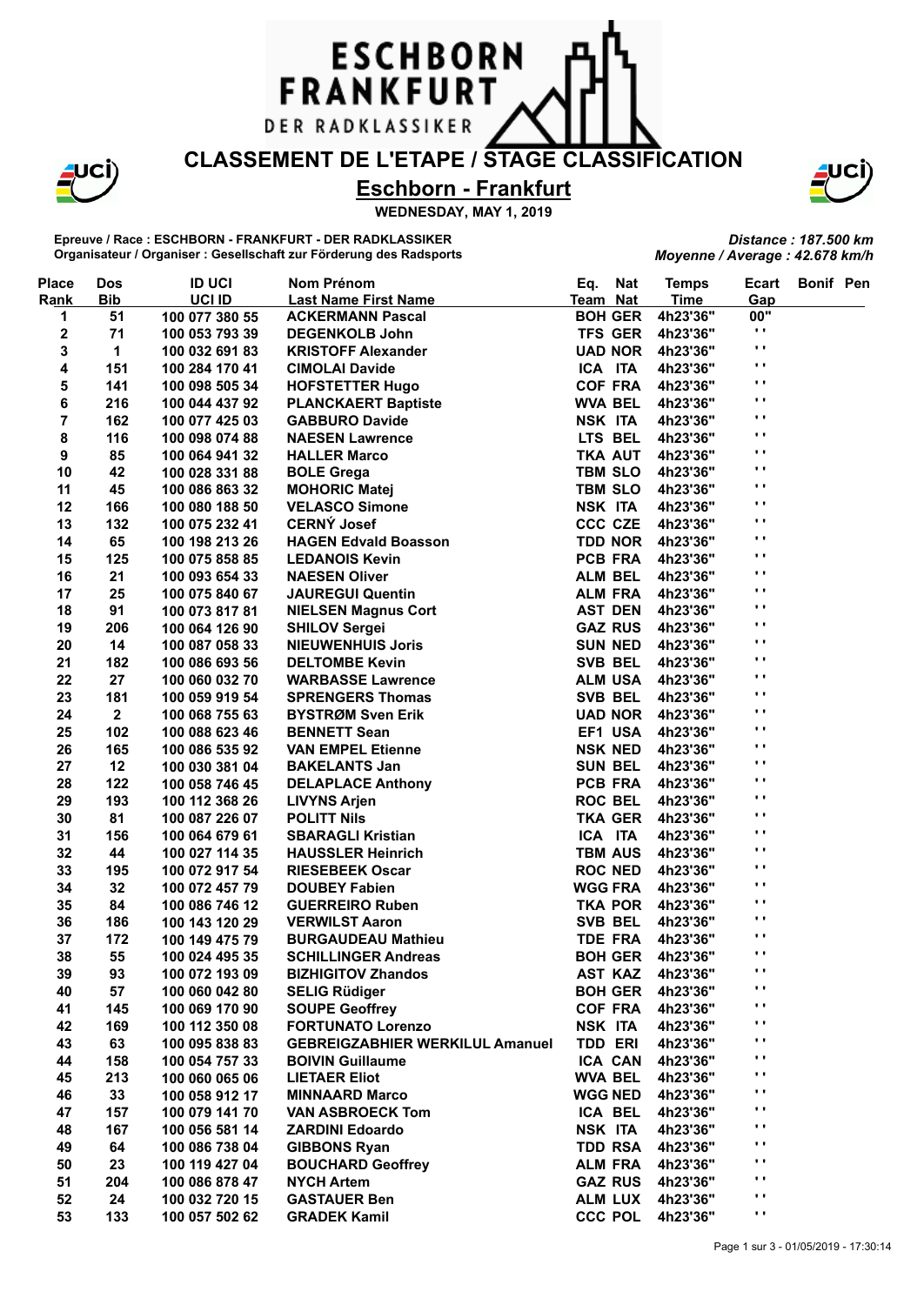# **CLASSEMENT DE L'ETAPE / STAGE CLASSIFICATION**

**ESCHBORN** 

FRANKFURT

DER RADKLASSIKER

**Eschborn - Frankfurt**

**WEDNESDAY, MAY 1, 2019**

**Epreuve / Race : ESCHBORN - FRANKFURT - DER RADKLASSIKER Organisateur / Organiser : Gesellschaft zur Förderung des Radsports**

|                                 | Distance: 187.500 km |  |
|---------------------------------|----------------------|--|
| Moyenne / Average : 42.678 km/h |                      |  |

| <b>Place</b> | <b>Dos</b>     | <b>ID UCI</b>  | Nom Prénom                     | Eq.            | <b>Nat</b>     | <b>Temps</b>            | Ecart          | <b>Bonif Pen</b> |  |
|--------------|----------------|----------------|--------------------------------|----------------|----------------|-------------------------|----------------|------------------|--|
| Rank         | <b>Bib</b>     | UCI ID         | <b>Last Name First Name</b>    | Team Nat       |                | <b>Time</b>             | Gap            |                  |  |
| 54           | 82             | 100 054 674 47 | <b>BATTAGLIN Enrico</b>        | TKA ITA        |                | 4h23'36"                | o,             |                  |  |
| 55           | 123            | 100 055 483 80 | <b>FEILLU Brice</b>            | PCB FRA        |                | 4h23'36"                | $\blacksquare$ |                  |  |
| 56           | 131            | 100 024 201 32 | <b>TEN DAM Laurens</b>         | <b>CCC NED</b> |                | 4h23'36"                | $\mathbf{r}$ . |                  |  |
| 57           | 137            | 100 068 242 35 | <b>WISNIOWSKI Lukasz</b>       | <b>CCC POL</b> |                | 4h23'36"                | Ω.             |                  |  |
| 58           | 155            | 100 079 350 85 | <b>NEILANDS Krists</b>         | ICA LAT        |                | 4h23'36"                | .,             |                  |  |
| 59           | 26             | 100 250 807 46 | <b>PARET PEINTRE Aurélien</b>  | <b>ALM FRA</b> |                | 4h23'36"                | .,             |                  |  |
| 60           | 13             | 100 110 876 86 | <b>HAMILTON Christopher</b>    | <b>SUN AUS</b> |                | 4h23'36"                | .,             |                  |  |
| 61           | 94             | 100 032 725 20 | <b>BOARO Manuele</b>           | AST ITA        |                | 4h23'36"                | Ω.             |                  |  |
| 62           | 191            | 100 022 049 14 | <b>WEENING Pieter</b>          | <b>ROC NED</b> |                | 4h23'36"                | Ω.             |                  |  |
| 63           | 192            | 100 127 488 14 | <b>DE WITTE Mathias</b>        | <b>ROC BEL</b> |                | 4h23'36"                | Ω.             |                  |  |
| 64           | 86             | 100 060 600 56 | <b>HOLLENSTEIN Reto</b>        | <b>TKA SUI</b> |                | 4h23'36"                | Ω.             |                  |  |
| 65           | 72             | 100 144 049 85 | <b>CONCI Nicola</b>            | TFS ITA        |                | 4h23'36"                | .,             |                  |  |
| 66           | 205            | 100 032 709 04 | <b>ROVNY Ivan</b>              | <b>GAZ RUS</b> |                | 4h23'36"                | .,             |                  |  |
| 67           | 36             | 100 032 256 36 | <b>VANSPEYBROUCK Pieter</b>    | <b>WGG BEL</b> |                | 4h23'36"                | $\blacksquare$ |                  |  |
| 68           | 96             | 100 098 160 77 | <b>GIDICH Yevgeniy</b>         | <b>AST KAZ</b> |                | 4h23'36"                | Ω.             |                  |  |
| 69           | 46             |                | <b>SIEBERG Marcel</b>          | <b>TBM GER</b> |                |                         | .,             |                  |  |
|              |                | 100 024 279 13 |                                |                |                | 4h23'36"                | $\mathbf{r}$   |                  |  |
| 70           | 43             | 100 075 247 56 | <b>TEUNS Dylan</b>             | <b>TBM BEL</b> |                | 4h23'36"                | Ω.             |                  |  |
| 71           | 176            | 100 032 145 22 | <b>TAARAMÄE Rein</b>           | <b>TDE EST</b> |                | 4h23'36"                | .,             |                  |  |
| 72           | 174            | 100 046 661 85 | <b>QUEMENEUR Perrig</b>        | <b>TDE FRA</b> |                | 4h23'36"                | $\blacksquare$ |                  |  |
| 73           | 111            | 100 032 453 39 | <b>MARCZYNSKI Tomasz</b>       |                | LTS POL        | 4h23'36"                |                |                  |  |
| 74           | 48             | 100 029 105 86 | <b>AGNOLI Valerio</b>          | TBM ITA        |                | 4h23'50"                | 14"            |                  |  |
| 75           | 53             | 100 071 677 75 | <b>KONRAD Patrick</b>          | <b>BOH AUT</b> |                | 4h23'52"                | 16"            |                  |  |
| 76           | 75             | 100 075 223 32 | <b>GOGL Michael</b>            | <b>TFS AUT</b> |                | 4h24'02"                | 26"            |                  |  |
| 77           | 52             | 100 046 940 73 | <b>BENEDETTI Cesare</b>        | BOH ITA        |                | 4h24'02"                | $\mathbf{r}$   |                  |  |
| 78           | 107            | 100 462 512 00 | <b>WHELAN James</b>            |                | EF1 AUS        | 4h24'05"                | <b>29"</b>     |                  |  |
| 79           | 101            | 100 030 329 49 | <b>CLARKE Simon</b>            |                | EF1 AUS        | 4h24'05"                | $\mathbf{r}$ . |                  |  |
| 80           | 31             | 100 044 336 88 | <b>BAUGNIES Jerome</b>         | <b>WGG BEL</b> |                | 4h24'05"                | $\mathbf{r}$   |                  |  |
| 81           | 113            | 100 029 204 88 | <b>HANSEN Adam James</b>       | LTS AUS        |                | 4h24'20"                | 44"            |                  |  |
| 82           | 54             | 100 076 315 57 | MÜHLBERGER Gregor              | <b>BOH AUT</b> |                | 4h24'40"                | 01'04"         |                  |  |
| 83           | 215            | 100 098 073 87 | <b>PEYSKENS Dimitri</b>        | <b>WVA BEL</b> |                | 4h24'58"                | 01'22"         |                  |  |
| 84           | 83             | 100 069 193 16 | <b>GONÇALVES José</b>          |                | <b>TKA POR</b> | 4h25'05"                | 01'29"         |                  |  |
| 85           | 5              | 100 091 911 36 | <b>OLIVEIRA Rui</b>            |                | <b>UAD POR</b> | 4h25'05"                | .,             |                  |  |
| 86           | 4              | 100 065 353 56 | <b>LAENGEN Vegard Stake</b>    |                | <b>UAD NOR</b> | 4h25'28"                | 01'52"         |                  |  |
| 87           | 22             | 100 093 638 17 | <b>BIDARD François</b>         | <b>ALM FRA</b> |                | 4h25'29"                | 01'53"         |                  |  |
| 88           | 127            | 100 028 577 43 | <b>VACHON Florian</b>          | PCB FRA        |                | 4h25'53"                | 02'17"         |                  |  |
| 89           | 143            | 100 044 976 49 | <b>CLAEYS Dimitri</b>          | <b>COF BEL</b> |                | 4h25'53"                | $\mathbf{r}$   |                  |  |
| 90           | 92             | 100 086 617 77 | <b>BALLERINI Davide</b>        | AST ITA        |                | 4h26'34"                | 02'58"         |                  |  |
| 91           | 201            | 100 067 953 37 | <b>SHALUNOV Evgeny</b>         | <b>GAZ RUS</b> |                | 4h26'34"                | $\mathbf{r}$   |                  |  |
| 92           | 61             | 100 068 832 43 | <b>VALGREN Michael</b>         |                |                | TDD DEN 4h27'17"        | 03'41"         |                  |  |
| 93           | 6              | 100 500 870 43 | <b>SUTHERLAND Rory</b>         |                |                | <b>UAD AUS 4h27'17"</b> | $\cdots$       |                  |  |
|              | Did not finish |                |                                |                |                |                         |                |                  |  |
|              | 3              | 100 027 513 46 | <b>FERRARI Roberto</b>         | <b>UAD ITA</b> |                |                         | AB             |                  |  |
|              | 7              | 100 086 981 53 | <b>TROIA Oliviero</b>          | <b>UAD ITA</b> |                |                         | AB             |                  |  |
|              | 11             | 100 062 919 47 | <b>MATTHEWS Michael</b>        | <b>SUN AUS</b> |                |                         | AB             |                  |  |
|              | 15             | 100 736 192 43 | <b>PEDERSEN Casper Phillip</b> | <b>SUN DEN</b> |                |                         | AB             |                  |  |
|              | 16             | 100 094 921 39 | <b>POWER Robert</b>            | <b>SUN AUS</b> |                |                         | AB             |                  |  |
|              | 18             |                | <b>CURVERS Roy</b>             | <b>SUN NED</b> |                |                         | AB             |                  |  |
|              | 34             | 100 014 281 06 | <b>OFFREDO Yoann</b>           | <b>WGG FRA</b> |                |                         | AB             |                  |  |
|              | 35             | 100 053 456 90 | <b>VAN MELSEN Kevin</b>        | <b>WGG BEL</b> |                |                         | AB             |                  |  |
|              | 37             | 100 045 720 17 | <b>VALLEE Boris</b>            | <b>WGG BEL</b> |                |                         | AB             |                  |  |
|              | 41             | 100 079 697 44 | <b>BAUHAUS Phil</b>            | <b>TBM GER</b> |                |                         | AB             |                  |  |
|              | 56             | 100 086 624 84 | <b>SCHWARZMANN Michael</b>     | <b>BOH GER</b> |                |                         | AB             |                  |  |
|              |                | 100 066 709 54 |                                |                |                |                         |                |                  |  |
|              | 62             | 100 093 505 78 | <b>DAVIES Scott</b>            |                | <b>TDD GBR</b> |                         | AB             |                  |  |

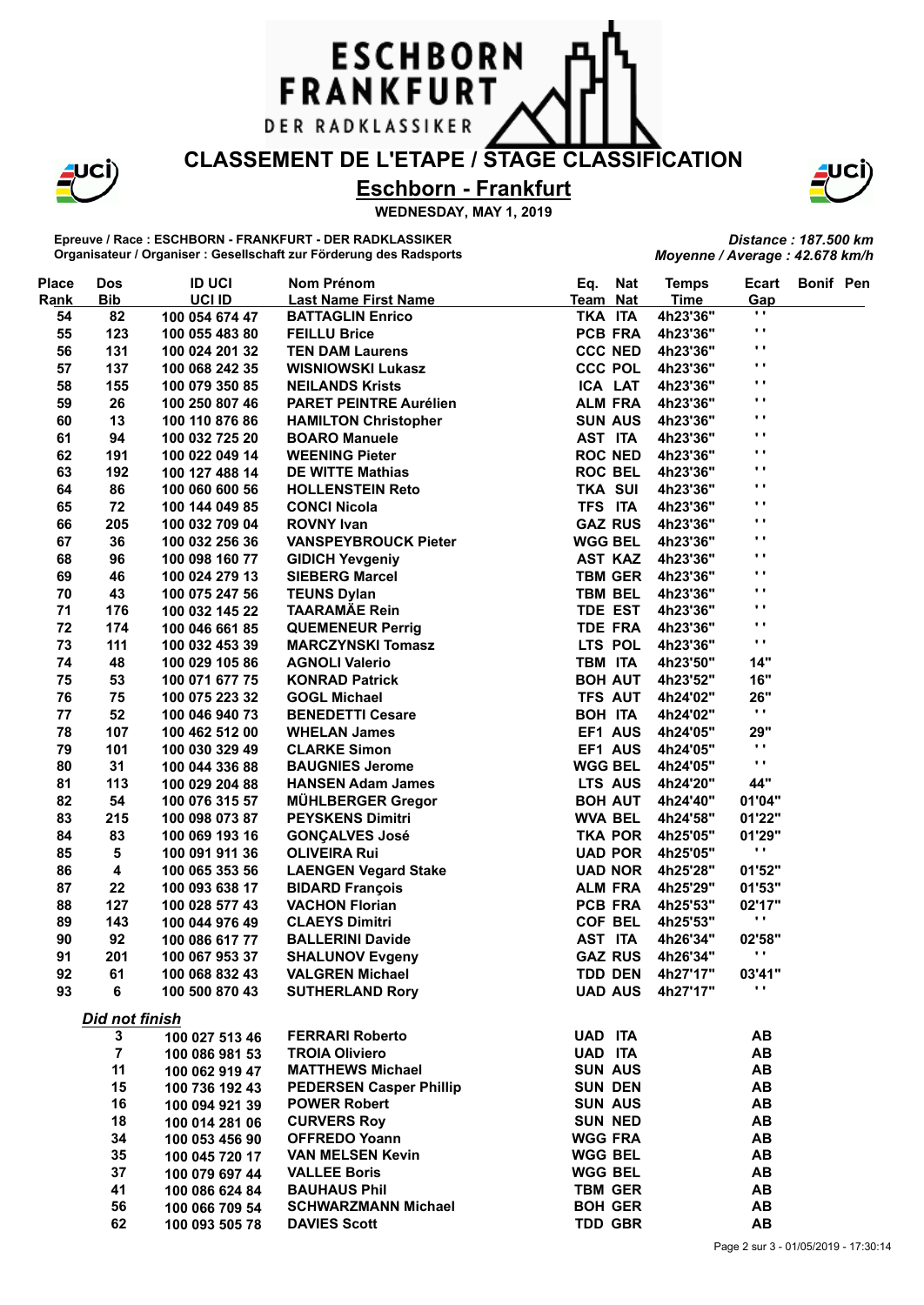**FRANKFURT** 

DER RADKLASSIKER

**ESCHBORN** 

**CLASSEMENT DE L'ETAPE / STAGE CLASSIFICATION**

**Eschborn - Frankfurt**

**WEDNESDAY, MAY 1, 2019**

**Epreuve / Race : ESCHBORN - FRANKFURT - DER RADKLASSIKER Organisateur / Organiser : Gesellschaft zur Förderung des Radsports**

**Nom Prénom**

**Place**

**Dos**

| <b>Place</b> | <b>Dos</b>            | <b>ID UCI</b>  | Nom Prénom                         | Eq.            | <b>Nat</b> | <b>Temps</b> | Ecart                               | <b>Bonif Pen</b> |  |
|--------------|-----------------------|----------------|------------------------------------|----------------|------------|--------------|-------------------------------------|------------------|--|
| Rank         | <b>Bib</b>            | UCI ID         | <b>Last Name First Name</b>        | Team Nat       |            | <b>Time</b>  | Gap                                 |                  |  |
|              | <b>Did not finish</b> |                |                                    |                |            |              |                                     |                  |  |
|              | 66                    | 100 062 822 47 | <b>JANSE VAN RENSBURG Reinardt</b> | <b>TDD RSA</b> |            |              | AB                                  |                  |  |
|              | 67                    | 100 053 516 53 | <b>VERMOTE Julien</b>              | <b>TDD BEL</b> |            |              | AB                                  |                  |  |
|              | 73                    | 100 022 088 53 | <b>DE KORT Koen</b>                | TFS NED        |            |              | AB                                  |                  |  |
|              | 74                    | 100 072 295 14 | <b>FRAME Alex</b>                  | TFS NZL        |            |              | AB                                  |                  |  |
|              | 76                    | 100 066 796 44 | <b>KIRSCH Alex</b>                 | <b>TFS LUX</b> |            |              | AB                                  |                  |  |
|              | 77                    | 100 065 709 24 | <b>REIJNEN Kiel</b>                | <b>TFS USA</b> |            |              | AB                                  |                  |  |
|              | 87                    | 100 094 163 57 | <b>SMIT Willem Jakobus</b>         | TKA RSA        |            |              | AB                                  |                  |  |
|              | 95                    | 100 047 663 20 | <b>DE VREESE Laurens</b>           | <b>AST BEL</b> |            |              | AB                                  |                  |  |
|              | 97                    | 100 068 955 69 | <b>ZAKHAROV Artyom</b>             | <b>AST KAZ</b> |            |              | <b>AB</b>                           |                  |  |
|              | 104                   | 100 062 887 15 | <b>HOFLAND Moreno</b>              | EF1 NED        |            |              | AB                                  |                  |  |
|              | 105                   | 100 063 841 96 | <b>MCLAY Daniel</b>                | EF1 GBR        |            |              | AB                                  |                  |  |
|              | 106                   | 100 080 191 53 | <b>OWEN Logan</b>                  | EF1 USA        |            |              | AB                                  |                  |  |
|              | 109                   | 100 046 139 48 | <b>MODOLO Sacha</b>                | EF1 ITA        |            |              | AB                                  |                  |  |
|              | 112                   | 100 075 246 55 | <b>FRISON Frederik</b>             | LTS BEL        |            |              | AB                                  |                  |  |
|              | 114                   | 100 033 016 20 | <b>KLUGE Roger</b>                 | LTS GER        |            |              | <b>AB</b>                           |                  |  |
|              | 115                   | 100 080 815 95 | <b>MERTZ Remy</b>                  | LTS BEL        |            |              | AB                                  |                  |  |
|              | 117                   | 100 091 352 59 | <b>WOUTERS Enzo</b>                | LTS BEL        |            |              | AB                                  |                  |  |
|              | 121                   | 100 022 143 11 | <b>GREIPEL André</b>               | <b>PCB GER</b> |            |              | AB                                  |                  |  |
|              | 124                   | 100 054 892 71 | <b>HARDY Romain</b>                | PCB FRA        |            |              | AB                                  |                  |  |
|              | 126                   | 100 095 730 72 | <b>MAISON Jérémy</b>               | PCB FRA        |            |              | AB                                  |                  |  |
|              | 134                   | 100 080 322 87 | <b>KOCH Jonas</b>                  | <b>CCC GER</b> |            |              | AB                                  |                  |  |
|              | 135                   | 100 096 400 63 | <b>SAJNOK Szymon</b>               | <b>CCC POL</b> |            |              | AB                                  |                  |  |
|              | 136                   | 100 064 845 33 | <b>VAN HOECKE Gijs</b>             | CCC BEL        |            |              | AB                                  |                  |  |
|              | 142                   | 100 088 573 93 | <b>CHETOUT Loic</b>                | <b>COF FRA</b> |            |              | AB                                  |                  |  |
|              | 144                   | 100 077 516 94 | <b>MATHIS Marco</b>                | <b>COF GER</b> |            |              | AB                                  |                  |  |
|              | 146                   | 100 251 352 09 | <b>TOUZE Damien</b>                | <b>COF FRA</b> |            |              | AB                                  |                  |  |
|              | 147                   | 100 064 272 42 | <b>VANBILSEN Kenneth</b>           | COF BEL        |            |              | AB                                  |                  |  |
|              | 153                   | 100 073 847 14 | <b>GOLDSTEIN Roy</b>               | ICA ISR        |            |              | AB                                  |                  |  |
|              | 154                   | 100 086 769 35 | <b>JENSEN August</b>               | <b>ICA NOR</b> |            |              | AB                                  |                  |  |
|              | 163                   | 100 081 315 13 | <b>ROSA Massimo</b>                | NSK ITA        |            |              | AB                                  |                  |  |
|              | 164                   |                | <b>SCHÖNBERGER Sebastian</b>       | <b>NSK AUT</b> |            |              | AB                                  |                  |  |
|              | 171                   | 100 086 530 87 | <b>TULIK Angelo</b>                | <b>TDE FRA</b> |            |              | AB                                  |                  |  |
|              | 173                   | 100 064 665 47 | <b>CARDIS Romain</b>               | <b>TDE FRA</b> |            |              | AB                                  |                  |  |
|              | 175                   | 100 079 111 40 | <b>SELLIER Simon</b>               | <b>TDE FRA</b> |            |              | AB                                  |                  |  |
|              | 183                   | 100 100 358 44 | <b>PLANCKAERT Emiel</b>            | SVB BEL        |            |              | AB                                  |                  |  |
|              | 184                   | 100 100 910 14 | <b>VAN GOMPEL Mathias</b>          | SVB BEL        |            |              | AB                                  |                  |  |
|              |                       | 100 086 991 63 |                                    |                |            |              |                                     |                  |  |
|              | 185                   | 100 148 879 65 | <b>VAN POUCKE Aaron</b>            | SVB BEL        |            |              | <b>AB</b>                           |                  |  |
|              | 187                   | 100 138 703 74 | <b>WILLEMS Thimo</b>               | SVB BEL        |            |              | $\boldsymbol{\mathsf{A}\mathsf{B}}$ |                  |  |
|              | 194                   | 100 066 416 52 | <b>REINDERS Elmar</b>              | <b>ROC NED</b> |            |              | AB                                  |                  |  |
|              | 196                   | 100 109 770 47 | <b>TIMMERMANS Justin</b>           | <b>ROC NED</b> |            |              | AB                                  |                  |  |
|              | 197                   | 100 094 007 95 | <b>VAN GINNEKEN Sjoerd</b>         | <b>ROC NED</b> |            |              | AB                                  |                  |  |
|              | 202                   | 100 101 653 78 | <b>KOBERNYAK Evgeny</b>            | <b>GAZ RUS</b> |            |              | AB                                  |                  |  |
|              | 203                   | 100 099 862 33 | <b>KURIYANOV Stepan</b>            | <b>GAZ RUS</b> |            |              | AB                                  |                  |  |
|              | 207                   | 100 064 733 18 | <b>VOROBYEV Anton</b>              | <b>GAZ RUS</b> |            |              | AB                                  |                  |  |
|              | 211                   | 100 499 064 80 | <b>JULES Justin</b>                | <b>WVA FRA</b> |            |              | AB                                  |                  |  |
|              | 212                   | 100 031 933 04 | <b>ISTA Kevyn</b>                  | <b>WVA BEL</b> |            |              | AB                                  |                  |  |
|              | 214                   | 100 100 406 92 | <b>MOLLY Kenny</b>                 | <b>WVA BEL</b> |            |              | AB                                  |                  |  |
|              | 217                   | 100 140 657 88 | <b>PAASSCHENS Mathijs</b>          | <b>WVA NED</b> |            |              | AB                                  |                  |  |



*Distance : 187.500 km*

*Moyenne / Average : 42.678 km/h*

**Temps**

*60 coureur(s).*